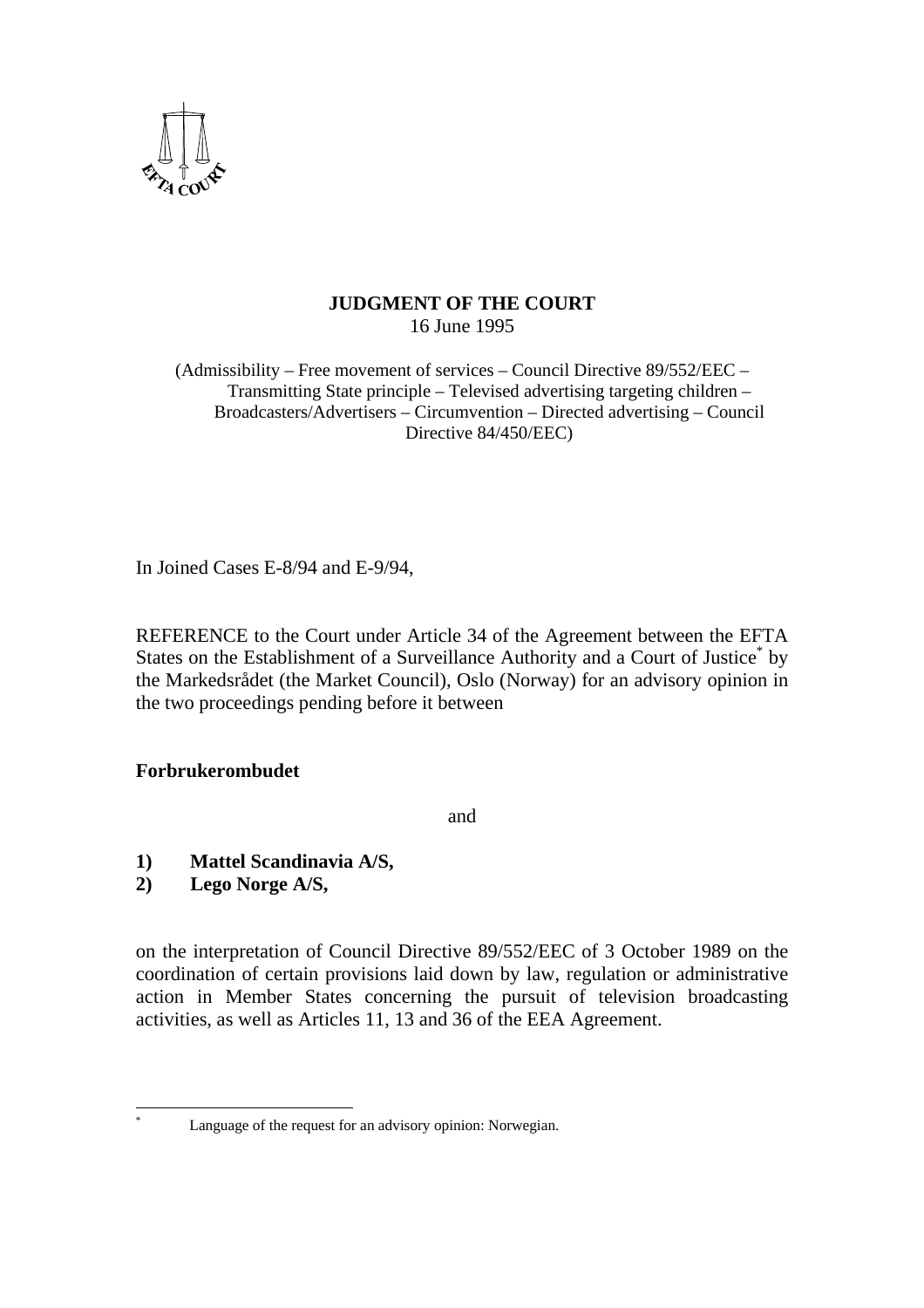# THE COURT,

composed of: Bjørn Haug, President, Thór Vilhjálmsson, Kurt Herndl, Sven Norberg (Rapporteur) and Gustav Bygglin, Judges,

Registrar: Karin Hökborg,

after considering the written observations submitted on behalf of:

- Forbrukerombudet Kjersti Graver;
- Mattel Scandinavia A/S, represented by Siri Teigum, Advokat of Oslo;
- Lego Norge A/S, represented by Hans Skirstad, Advokat of Oslo;
- the Government of Norway, represented by Didrik Tønseth, Attorney at the Office of the Attorney General for Civil Affairs, acting as Agent; the Government of Sweden, represented by Ingrid Larén Marklund, Assistant Under-Secretary of the Ministry for Foreign Affairs, acting as Agent;
- the Government of Greece, represented by Joanna Kiki, a member of the Legal Service of the Ministry of Foreign Affairs, and Sophia Hiniadou, counsellor of the Minister for Press and Mass Media, acting as Agents;
- the EFTA Surveillance Authority, represented by Håkan Berglin, Director of its Legal Service, acting as Agent;
- the EC Commission, represented by Berend Jan Drijber, a member of its Legal Service, acting as Agent,

having regard to the Report for the Hearing,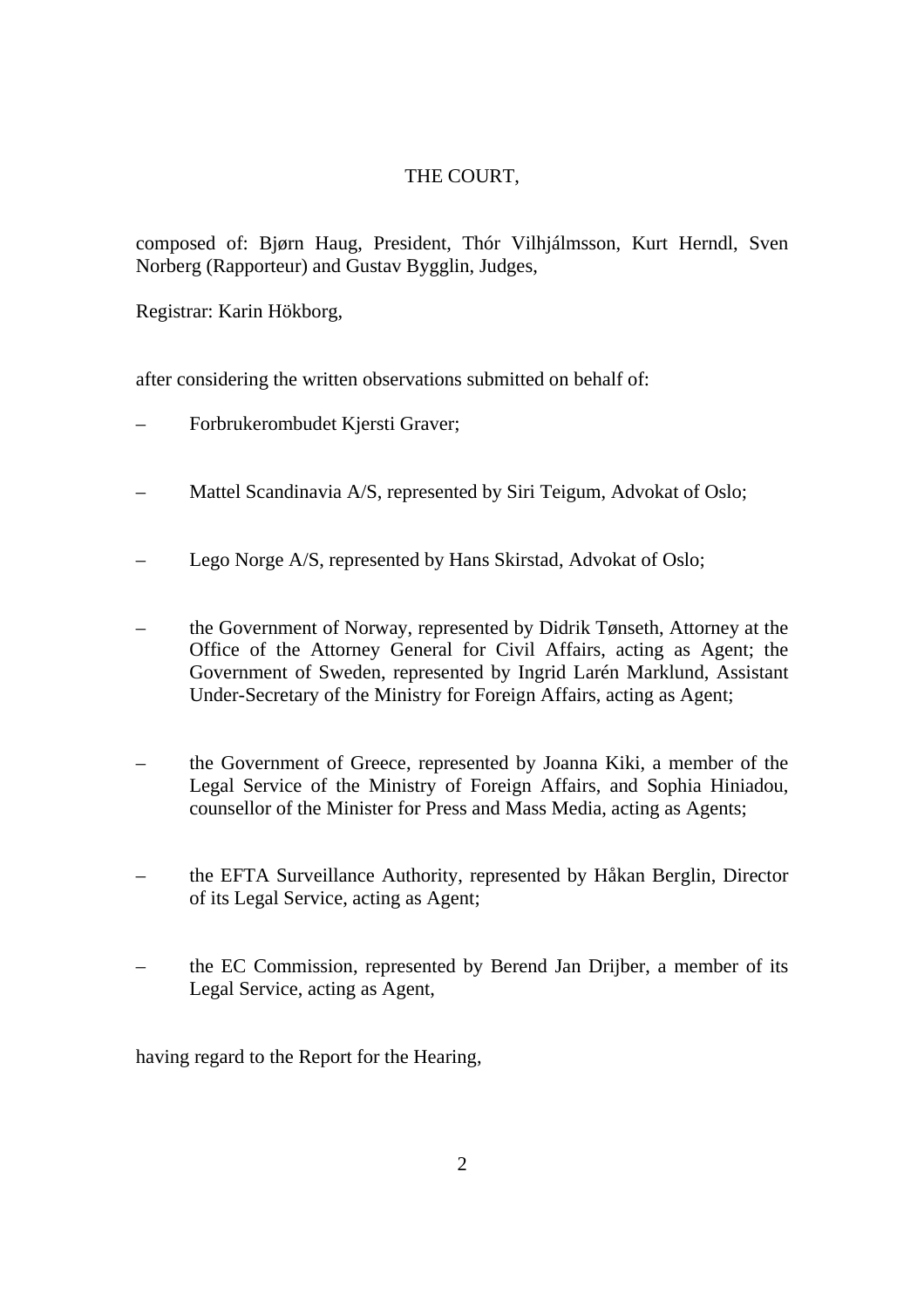after hearing the oral observations of the Forbrukerombudet, Mattel Scandinavia A/S and Lego Norge A/S, both represented by Siri Teigum, the Government of Norway, the Government of Sweden, represented by Lotty Nordling, Under-Secretary for Legal Affairs of the Ministry for Foreign Affairs, Trade Department, acting as Agent, the Government of Greece, represented by Sophia Hiniadou, the EFTA Surveillance Authority, and the EC Commission at the hearing on 8 May 1995,

gives the following

### **Judgment**

- 1 By order of 28 October and 28 December 1994, received at the Court Registry on 28 December 1994 (by telefax) and 3 January 1995 (by original letter), the Markedsrådet (the Market Council), Oslo made a reference to the EFTA Court for an advisory opinion in two cases brought before it by the Forbrukerombudet (the Norwegian Consumer Ombudsman) against Mattel Norge A/S (Mattel Norway) and Mattel Scandinavia A/S (Mattel), and Lego Norge A/S (Lego), respectively. The factual circumstances in the case are as follows.
- 2 The broadcaster TV 3 is set up with a parent company in the United Kingdom and subsidiary companies in Denmark, Sweden and Norway. Each of these companies broadcasts from the United Kingdom via satellite television programmes specifically directed at the respective country. In the autumn of 1993, commercials for Lego and Mattel products were broadcast on TV 3 Norway. The commercials for Mattel showed two girls playing with a Barbie Motorhome and in the background songs could be heard. The commercials for Lego showed the building of a "Lego town" and a "magic dragon" in the surrounding mountains. The characters were animated and speaking, giving the impression of being at play.
- 3 Mattel is part of a multinational group producing and marketing toys. The company has a sales office in Norway responsible for the distribution of its products in that country. The marketing is based on a common strategy for the whole group and commercials for television are normally developed in the USA. The only adaptation made for the different national markets is dubbing into the various languages. Lego is part of the Lego group, based in Denmark. The group pursues its activities all over the world and markets its products in 135 countries. The commercials for the "Lego town" and the "magic dragon" are part of a larger international marketing strategy for the Lego group. Commercials are normally developed in the headquarters in Denmark and dubbing is thereafter, if necessary, carried out by the various national sales offices.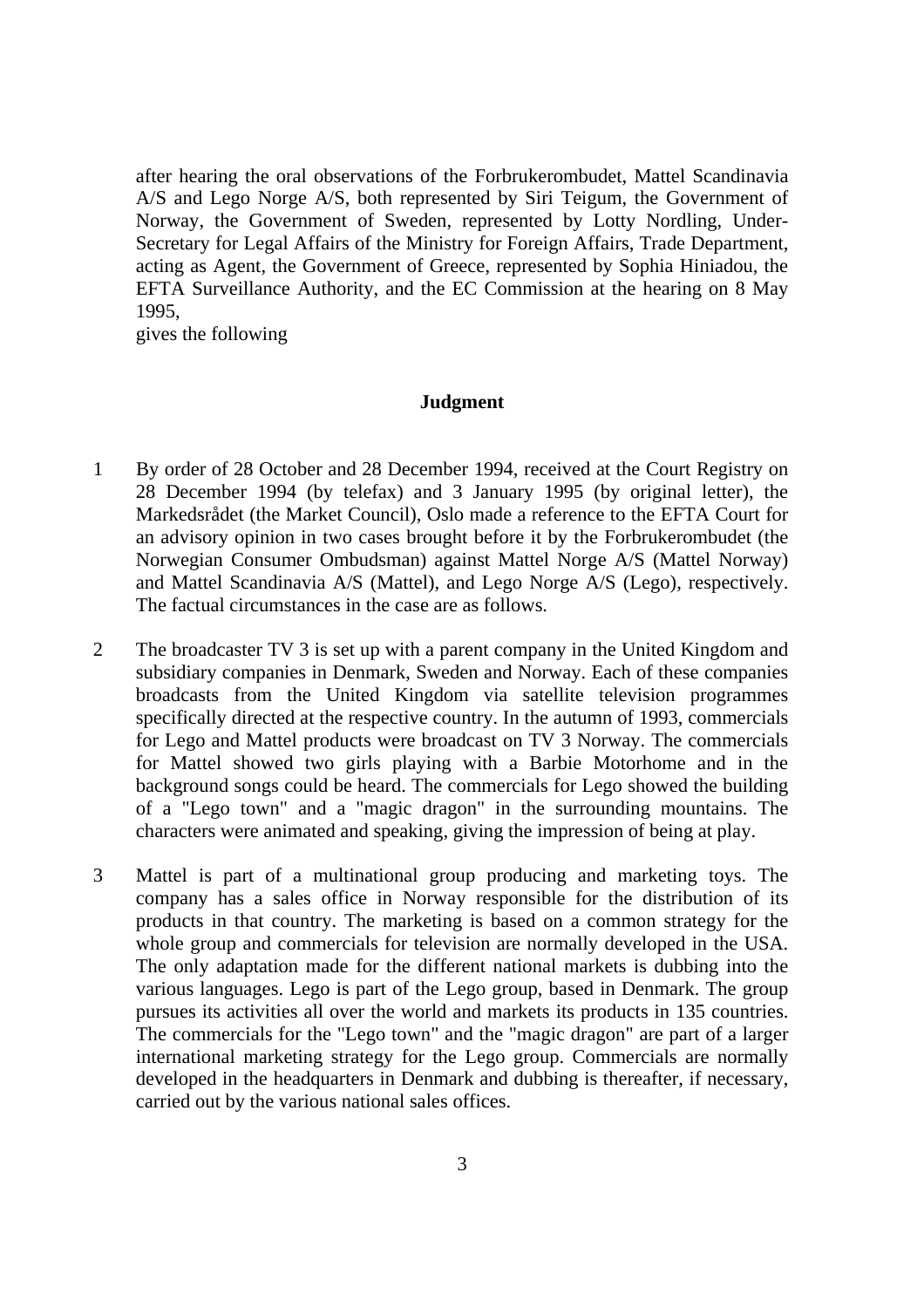- 4 In letters dated 25 November 1993, the Forbrukerombudet requested Lego and Mattel Norway to refrain from broadcasting the commercials mentioned above in the future. According to the Forbrukerombudet, the commercials, which were contained in broadcasts directed at Norway, specifically targeted children and were therefore contrary to Section 1 of Markedsføringsloven (the Marketing Act, no. 47 of 16 June 1972) read in conjunction with Section 3-1, second paragraph, of Kringkastingsloven (the Broadcasting Act, no. 127 of 4 December 1992).
- 5 Section 1, first paragraph, of the Marketing Act provides that in the conduct of business no act may be performed which runs counter to good business practice in the relationship between entrepreneurs, or which is unreasonable in relation to consumers.
- 6 Section 3-1, second paragraph, of the Broadcasting Act provides that advertisements may not be broadcast in connection with children's programmes, nor may advertisements target children specifically.
- 7 Lego and Mattel Norway expressed the opinion that international agreements concluded by Norway prevented the Forbrukerombudet from holding the advertiser responsible under the Marketing Act, as the commercials were distributed via TV 3.
- 8 In summaries dated 1 November 1994 the Forbrukerombudet brought the cases before the Markedsrådet, which decided to request an advisory opinion from the EFTA Court before deciding on the cases. By orders of 28 October and 28 December 1994, the Markedsrådet requested the EFTA Court to give an advisory opinion pursuant to Article 34 of the Agreement between the EFTA States on the Establishment of a Surveillance Authority and a Court of Justice (Surveillance and Court Agreement) on the following questions:
	- " *Is Council Directive 89/552/EEC on the co-ordination of certain provisions laid down by law, regulation or administrative action in Member States concerning the pursuit of television broadcasting activities, to be interpreted as being incompatible with the application by the receiving State of national provisions according to which an advertiser may be prohibited from making use of a commercial which specifically targets children, in a transmission which is specifically directed at Norway from another EEA State?*
	- *Is Article 36 of the EEA Agreement on the freedom to provide services to be interpreted as being incompatible with the application by the receiving State of national provisions according to which an advertiser may be prohibited from making use of a commercial which specifically targets*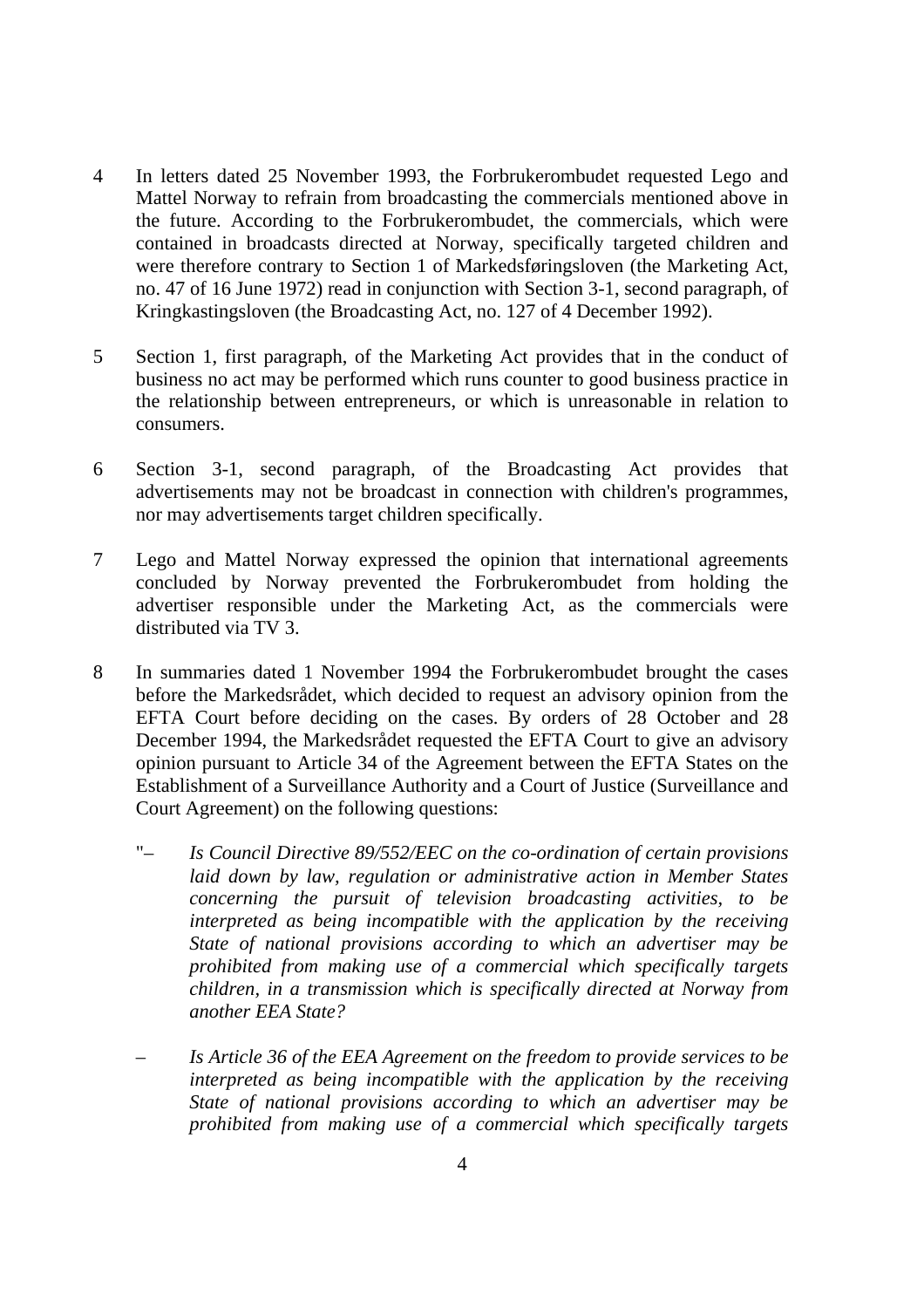*children, in a transmission which is specifically directed at Norway from another EEA State?* 

- *Is the application of Section 1 of the Marketing Act, in conjunction with Section 3-1 of the Broadcasting Act, compatible with Articles 11 and 13 of the EEA Agreement concerning quantitative restrictions on imports?*"
- 9 On hearing the Preliminary Report of the Judge-Rapporteur, and after having given the parties an opportunity to express their views, the Court decided under Article 39 of the Rules of Procedure to join the two cases for the purposes of the oral procedure and the final judgment.
- 10 In her defence to the Markedsrådet dated 10 January 1995 the lawyer for Mattel Scandinavia A/S stated that the company Mattel Norge A/S did not exist and that she only represented Mattel Scandinavia A/S, a company registered in Denmark and operating in Norway through a sales office. The Markedsrådet was therefore asked by the Court under Article 96(4) of the Rules of Procedure for clarification of which were the parties in the case against Mattel. By letter dated 2 May 1995, the Markedsrådet confirmed that the company Mattel Norge A/S had been deleted from the Register of companies on 1 July 1994 and that the only parties in the case against Mattel were the Forbrukerombudet and Mattel Scandinavia A/S.
- 11 Reference is made to the Report for the Hearing, which is annexed hereto, for a fuller account of the legal framework, the facts, the procedure and the written observations submitted to the Court, which are mentioned or discussed hereinafter only in so far as is necessary for the reasoning of the Court.

# *Admissibility*

- 12 Under Article 34, second paragraph, of the Surveillance and Court Agreement "a court or tribunal" in an EFTA State may, if it considers it necessary to enable it to give judgment, request the EFTA Court to give an advisory opinion.
- 13 It would seem that under Norwegian law the Markedsrådet is considered or treated as an administrative body rather than as a Court.
- 14 As held by the Court in *Restamark* (see Case E-1/94 Ravintoloitsijain Liiton Kustannus Oy Restamark, Judgment of 16 December 1994, paragraph 24), the expression "court or tribunal" in Article 34, second paragraph, of the Surveillance and Court Agreement, must be given its own interpretation, whereby it is not decisive how the body has been defined under national rules.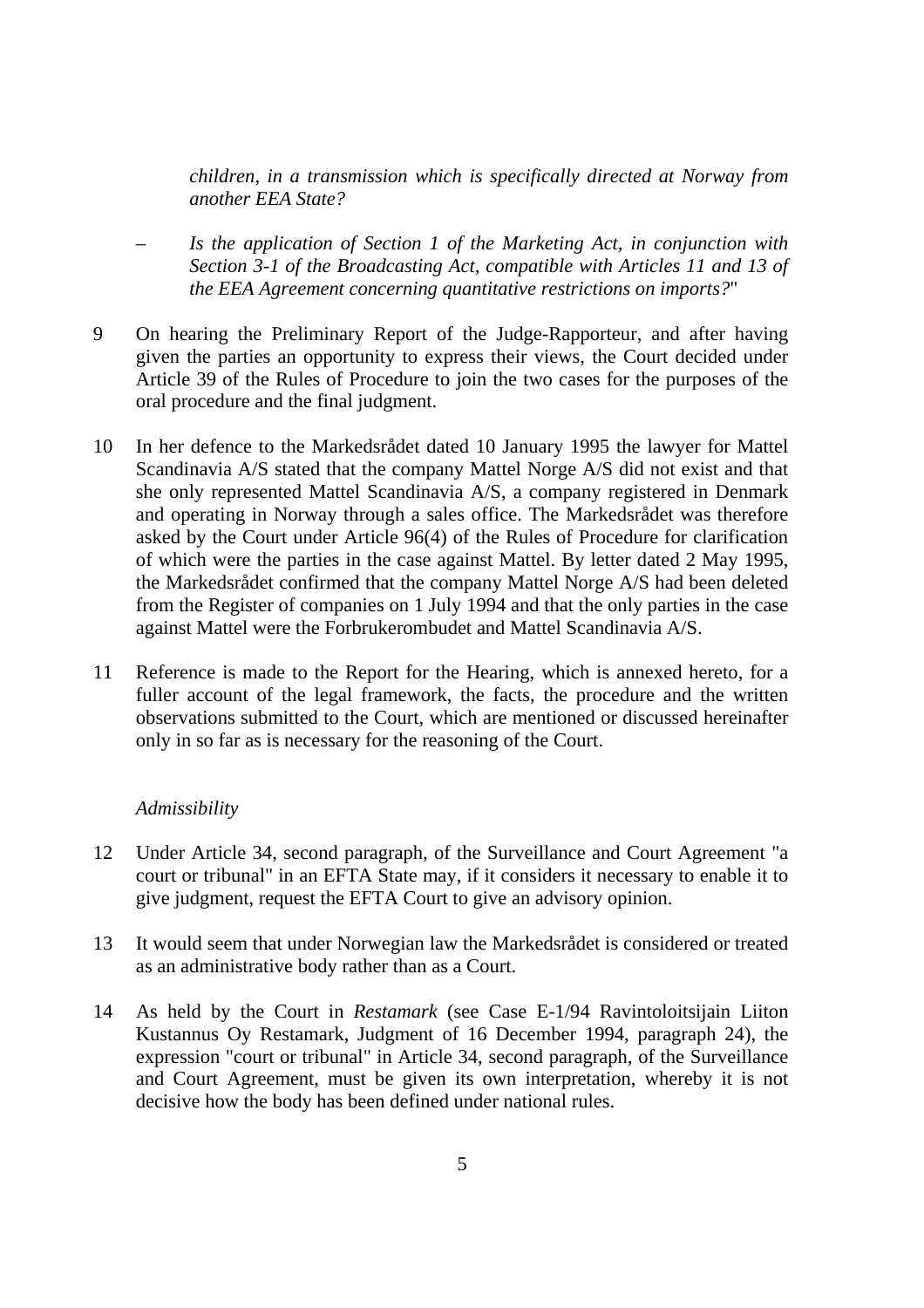- 15 The Markedsrådet is a permanent body which has been entrusted by law to exercise its functions. Its jurisdiction is obligatory, and its composition is defined in the relevant Act. It must apply the law and is an independent body. Furthermore, its procedure is adversarial and similar to procedure in court in that, *inter alia*, there is normally both a written procedure and an oral hearing before a decision is made. Finally, its decisions are binding upon the parties before it. In this connection the Court also notes that none of the Parties before it has questioned whether it fulfils the requirements of being a court or tribunal in the sense of Article 34 of the Surveillance and Court Agreement.
- 16 In those circumstances, the Court finds that the request for an Advisory Opinion from the Markedsrådet is admissible.

# *The first question*

- 17 By its first question the Markedsrådet essentially asks whether the provisions of Directive 89/552/EEC (the TV Directive) are to be interpreted as precluding an EEA State (*i.e.* a State which is a Contracting Party to the EEA Agreement) from applying to an advertiser a general prohibition, contained in its national law, against broadcast advertisements specifically targeting children in a case where the advertisement is contained in a television broadcast from another EEA State directed at the first State.
- 18 The Forbrukerombudet and the Governments of Norway, Sweden and Greece as well as the EFTA Surveillance Authority have all argued that the TV Directive is to be interpreted as not preventing the receiving State from applying national provisions of the type at issue. Mattel and Lego as well as the EC Commission have, on the other hand, argued that the Directive is to be interpreted as not permitting the receiving State to apply such national provisions.

### *Directive 89/552/EEC*

19 Article 36(1) of the EEA Agreement, on the freedom to provide services, is in substance identical to Article 59, first paragraph, of the EC Treaty. Article 36(2) EEA states further that Annexes IX to XI contain provisions on the freedom to provide services. By Annex X, Audiovisual Services, to the EEA Agreement, Directive 89/552/EEC of 3 October 1989 on the coordination of certain provisions laid down by law, regulation or administrative action in Member States concerning the pursuit of television broadcasting activities is integrated into the EEA Agreement.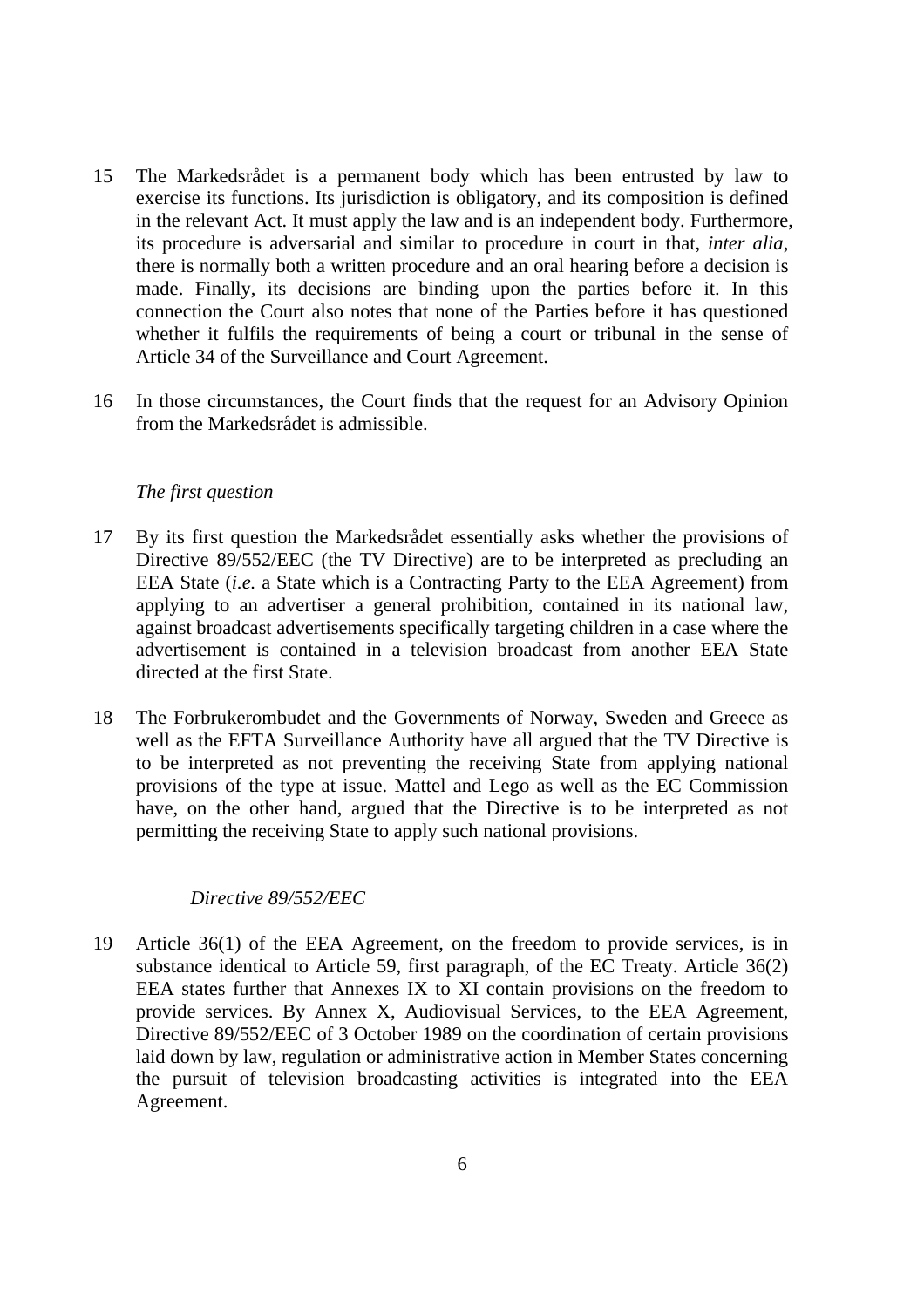- 20 The text of the Directive is to be read in accordance with Protocol 1 to the EEA Agreement, "On Horizontal Adaptations".
- 21 Furthermore, Annex X contains two specific adaptations to the provisions of the Directive, one of which concerns Article  $6(1)(c)$  of the Directive regarding "European works". The other consists of an addition to Article 15 of the Directive and reads:

"The EFTA States shall be free to compel cable companies operating on their territories to scramble or otherwise obscure spot advertisements for alcoholic beverages. This exception shall not have the effect of restricting the retransmission of parts of television programmes other than advertising spots for alcoholic beverages. The Contracting Parties will jointly review this exception in 1995."

- 22 As stated by the EC Court of Justice in *Leclerc-Siplec* (Case C-412/93 Société d'Importation Édouard Leclerc-Siplec v TF1 Publicité SA and M6 Publicité SA, Judgment of 9 February 1995, paragraph 28), the main purpose of Directive 89/552/EEC, which was adopted on the basis of Articles 57(2) and 66 of the EC Treaty, is to ensure freedom to provide television broadcasting services. This objective was apparently in the foreground when the Directive was adopted (cf. e.g. the third and the sixth to fifteenth recitals in the preamble).
- 23 As was also held by the EC Court of Justice in *Leclerc-Siplec* (paragraph 29), in order to ensure the freedom to provide television broadcasting services the Directive lays down minimum rules governing broadcasts emanating from and intended for reception within the Community and, in particular, those intended for reception in another Member State. By virtue of the integration of the Directive into the EEA Agreement the same now applies within the whole area of the EEA.
- 24 The Court also notes that the Directive establishes to that end an overriding principle of division of responsibilities among the Member States. This, which is often called "the transmitting State principle" when the Directive is referred to, is reflected, *inter alia,* in the twelfth, fourteenth, fifteenth and twenty-seventh recitals in the preamble.
- 25 Furthermore, general provisions to that end are laid down in Chapter II, "General provisions", of the Directive. Thus, Member States from which broadcasts are transmitted are to ensure that television broadcasters under their jurisdiction comply with the provisions of the Directive (Article 3(2)). These Member States are further to ensure that all television broadcasts transmitted by broadcasters under their jurisdiction or by other broadcasters who make use of a frequency or a satellite capacity granted by, or a satellite up-link situated in, that Member State,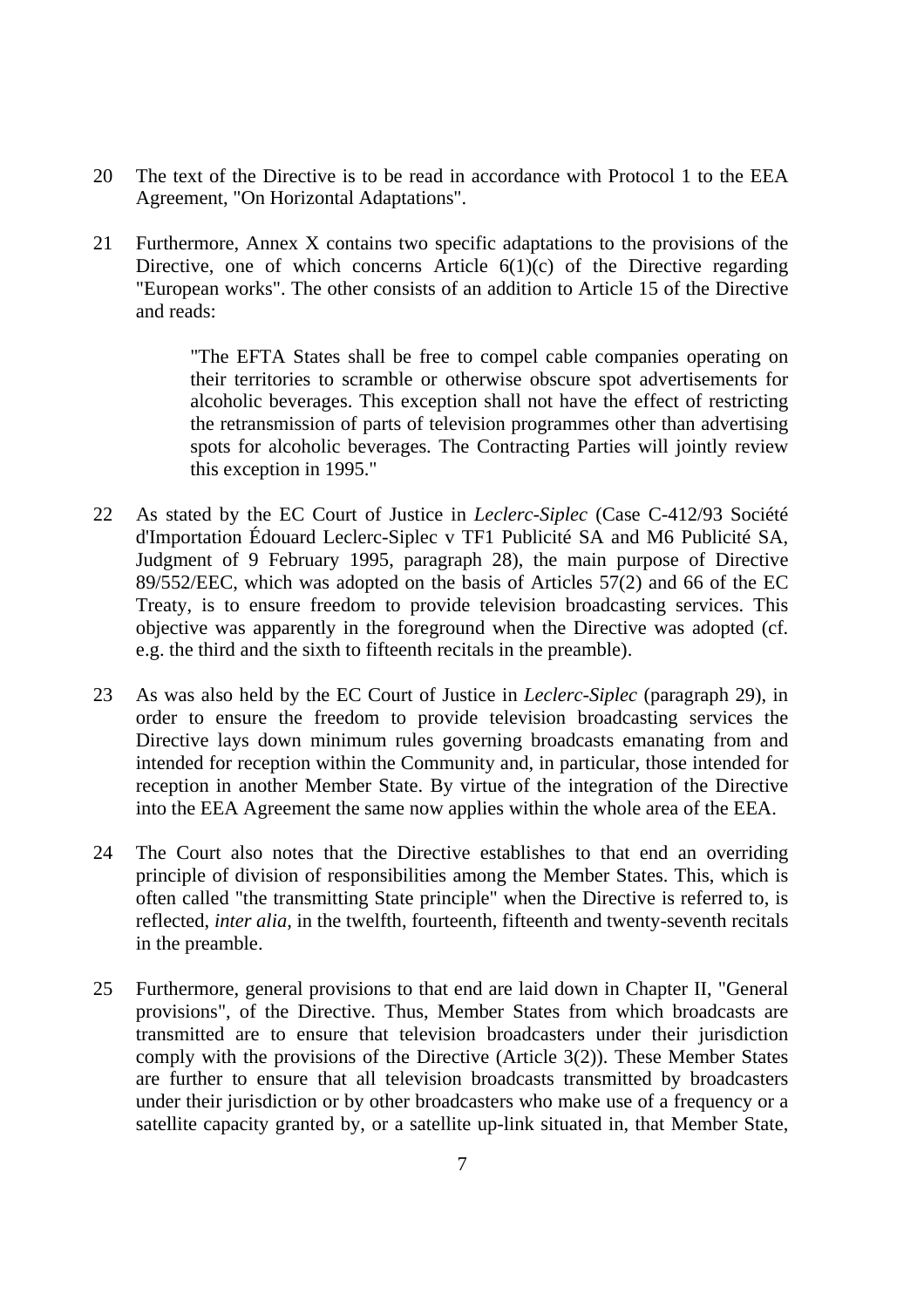comply with the law applicable to broadcasts intended for the public in that Member State (Article 2(1)).

- 26 Member States receiving broadcasts are, moreover, to ensure freedom of reception and not to restrict retransmission on their territory of television broadcasts from other Member States for reasons which fall within the fields coordinated by the Directive. Receiving Member States may only provisionally suspend broadcasts in certain specified cases (Article 2(2)).
- 27 Finally, under Article 3(1), as regards television broadcasters under their jurisdiction, Member States remain free to lay down more detailed or stricter rules in areas covered by the Directive.
- 28 In the opinion of the Court it follows from the foregoing that the main responsibility for regulating the activities of television broadcasters and ensuring their compliance with the relevant legal framework rests with the transmitting State, *i.e.* normally the State under whose jurisdiction the broadcasters are.
- 29 The receiving States, on the other hand, must mainly provide for freedom of reception and refrain from restricting retransmission on their territory of television broadcasts emanating in other Member States. While these States, when acting in their capacity of a transmitting State, remain free to lay down more detailed or stricter rules as regards television broadcasters under their jurisdiction, their room for interfering with retransmissions of television broadcasts from other Member States is limited under the terms of the Directive, with regard to the fields coordinated by it, to the cases specified in Article 2(2). Under that provision action may be taken in special circumstances against broadcasts coming from another Member State which manifestly, seriously and gravely infringe Article 22. In addition, an EFTA State may under the EEA Agreement, in accordance with the specific adaptation to Article 15 of the Directive (see paragraph 21 above), compel cable companies operating on their territories to scramble or otherwise obscure spot advertisements for alcoholic beverages.
- 30 Under Article 22, which is the sole Article in Chapter V of the Directive, "Protection of minors", Member States are obliged to take appropriate measures to ensure that television broadcasts by broadcasters under their jurisdiction do not include programmes which might seriously impair the physical, mental or moral development of minors, in particular those that involve pornography or gratuitous violence. The provision extends to other programmes which are likely to impair the physical, mental or moral development of minors, except where it is ensured, by selecting the time of the broadcast or by any technical measure, that minors in the area of transmission will not normally hear or see such broadcasts. Member States must also ensure that broadcasts do not contain any incitement to hatred on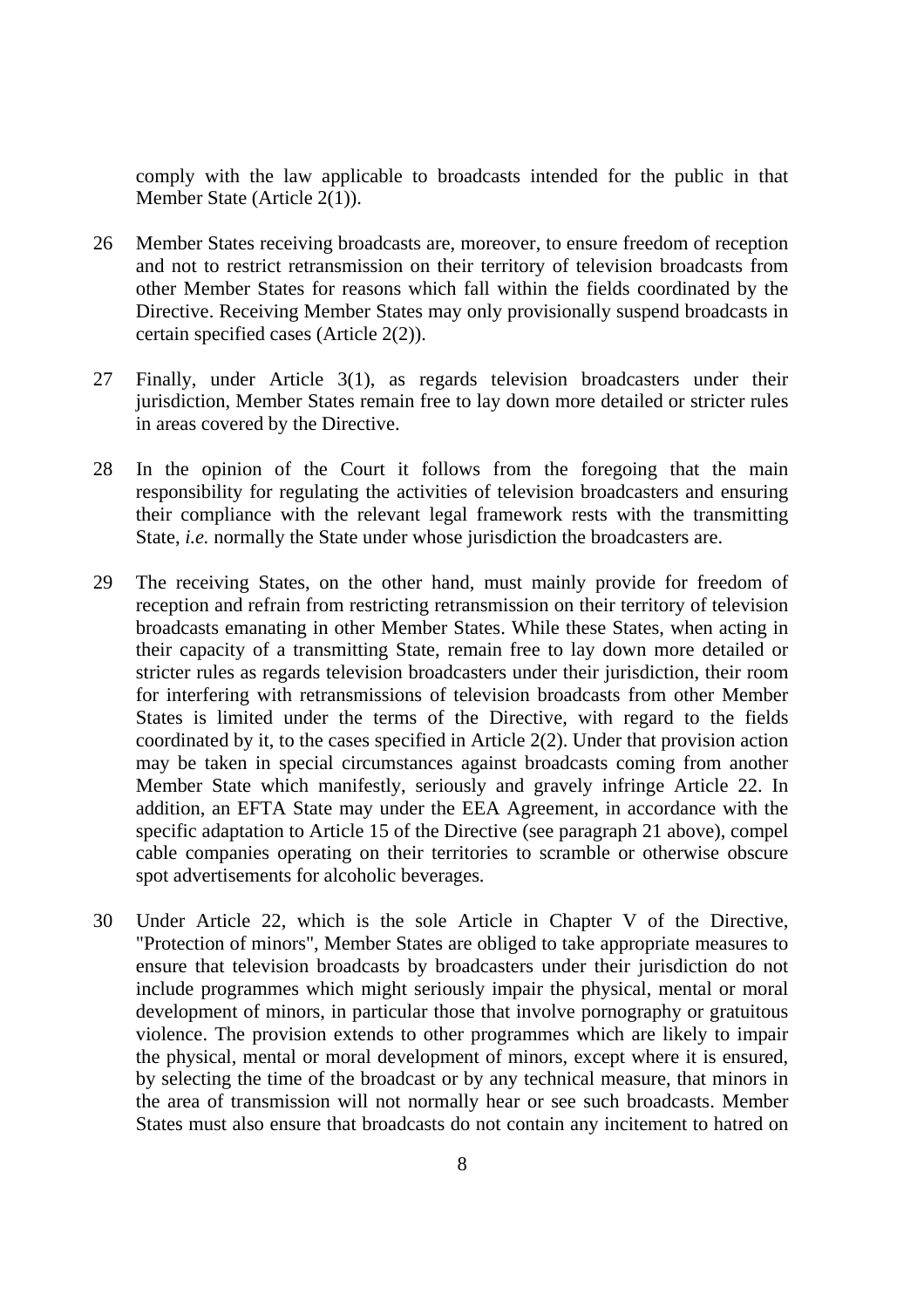grounds of race, sex, religion or nationality.

*The* s*cope of coordination of national legislation under the Directive*

- 31 The Court will now examine the scope of coordination of national legislation laid down by the Directive, which is of relevance in this case.
- 32 The twenty-seventh recital in the preamble states:

"Whereas in order to ensure that the interests of consumers as television viewers are fully and properly protected, it is essential for television advertising to be subject to a certain number of minimum rules and standards and that the Member States must maintain the right to set more detailed or stricter rules in certain circumstances to lay down different conditions for television broadcasters under their jurisdiction;"

- 33 The twenty-eighth to thirtieth and the thirty-second recitals of the preamble give various further reasons for prohibiting or limiting certain types of television advertising, such as for tobacco products.
- 34 Chapter IV of the Directive, "Television advertising and sponsorship", in twelve Articles (Articles 10 to 21) lays down both more general and also specific provisions on how advertising via television broadcasts should be achieved.
- 35 In examining how the Directive thus regulates television advertising, it is possible to distinguish between, on the one hand, rules regarding when, where and how advertisements may be placed in relation to programmes (e.g. Articles 10, 11, 18 to 20), and, on the other, rules regarding the content and presentation of advertisements (Articles 12 to 16).
- 36 With regard to the latter category, Article 12 requires that television advertising complies with certain general moral and ethical standards. Thus it must not, for instance, prejudice respect for human dignity or include any discrimination on grounds of race, sex or nationality, or be offensive to religious or political beliefs, or encourage behaviour prejudicial to health or safety or the protection of the environment.
- 37 Article 13 contains a general and strict prohibition on all forms of television advertising for cigarettes and other tobacco products. Under Article 14, television advertising for medicinal products and medical treatment available only on prescription in the Member State within whose jurisdiction the broadcaster falls is prohibited. As to television advertising for alcoholic beverages, Article 15 lays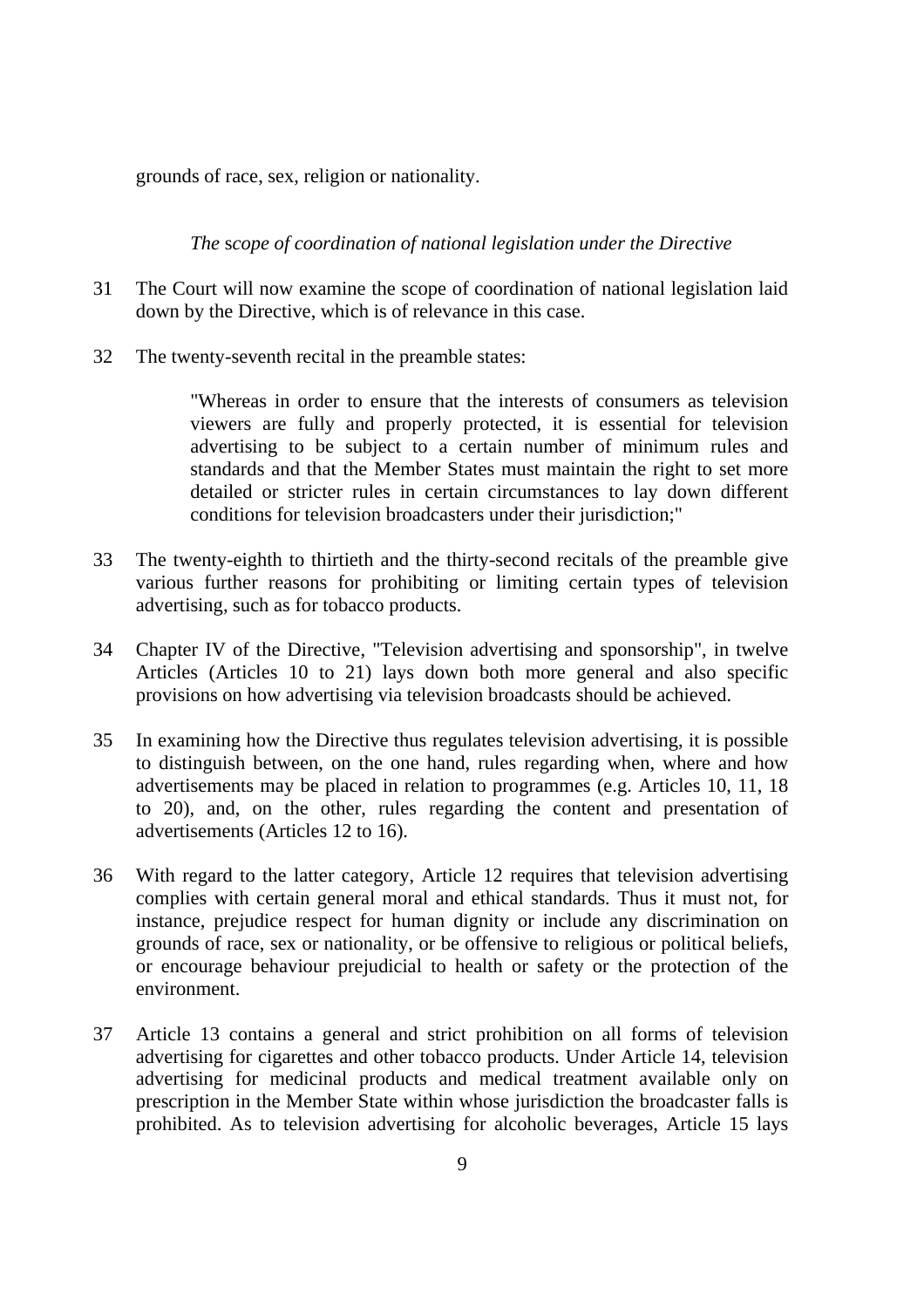down a number of criteria with which it must comply, among which are that it may not be aimed specifically at minors or, in particular, depict minors consuming these beverages.

- 38 Article 16 provides that television advertising must not cause moral or physical detriment to minors and therefore must comply with the following criteria for their protection:
	- "(a) it shall not directly exhort minors to buy a product or a service by exploiting their inexperience or credulity;
	- (b) it shall not directly encourage minors to persuade their parents or others to purchase the goods of services being advertised;
	- (c) it shall not exploit the special trust minors place in parents, teachers or other persons;
	- (d) it shall not unreasonably show minors in dangerous situations."
- 39 Under Article 21 Member States must, within the framework of their laws, ensure that in the case of television broadcasts that do not comply with the provisions of this chapter, appropriate measures are applied to secure compliance with these provisions.
- 40 From this it is clear that, in line with the twenty-seventh recital of the preamble (see paragraph 32 above), the Directive lays down minimum rules and standards governing television advertising. As found by the EC Court of Justice in *Leclerc-Siplec*, cited above, paragraph 37 *et seq*, Member States may, however, lay down stricter rules under Article 3(1) in relation to broadcasters under their jurisdiction. At the oral hearing the Forbrukerombudet informed the Court that the United Kingdom, under whose jurisdiction TV 3 is, had made use of this possibility*.* The Independent Television Commission, the regulatory body in the United Kingdom, has set standards for advertising which include more stringent rules on the protection of children than those in Directive 89/552/EEC.
- 41 The scope of coordination of the rules regarding advertising aimed at children (Article 16) is furthermore such that under the Directive a receiving State is limited to action under Article 2(2) of the Directive, as concerns possible restrictions on advertisements in broadcasts emanating from another EEA State.

# *Broadcasters/Advertisers*

42 The parties in the proceedings before the Court, who argued that the TV Directive should be interpreted as not preventing the receiving State from applying national provisions of the kind contained in the Norwegian Broadcasting Act, submitted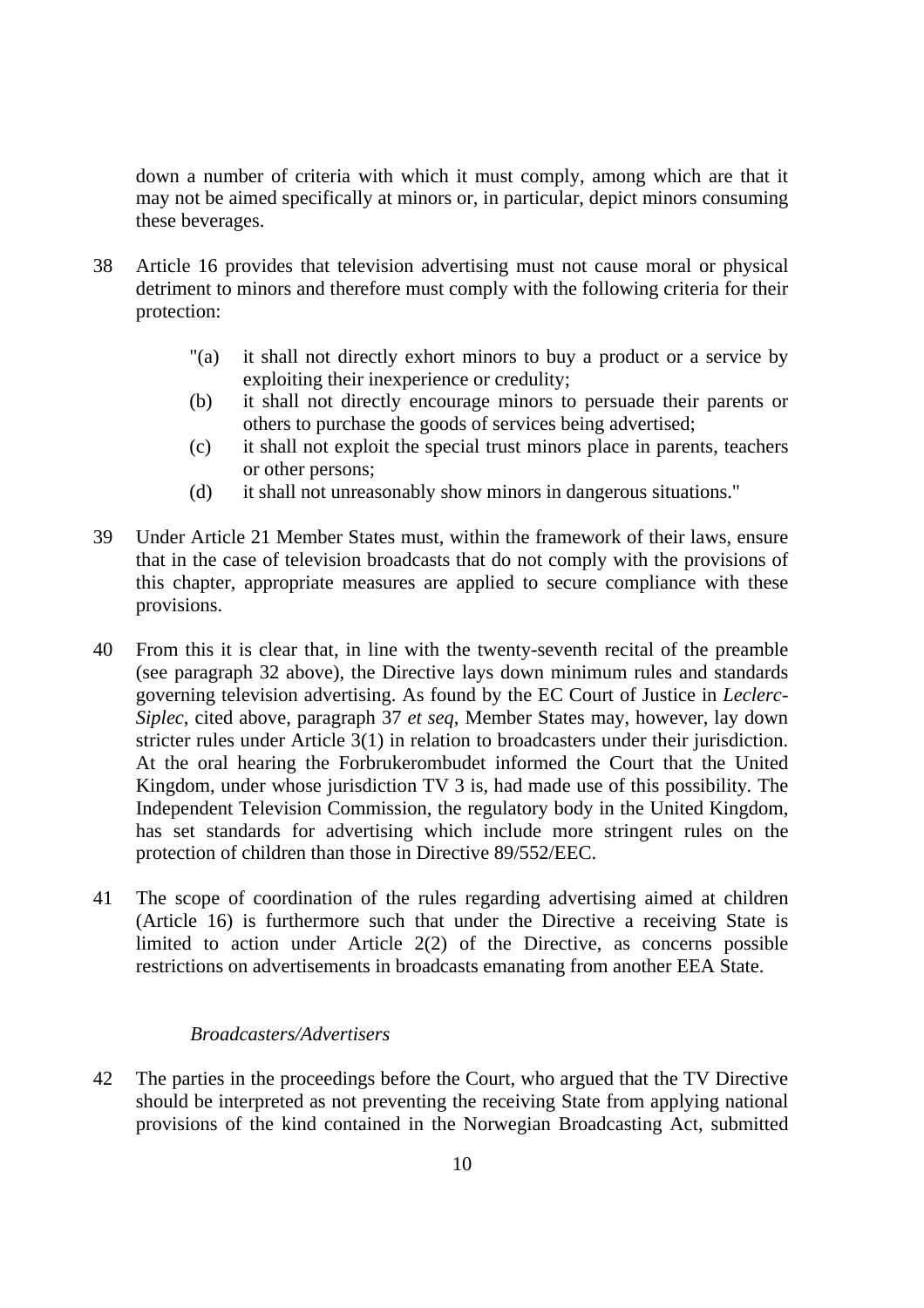that the rules of the Directive only cover the behaviour of broadcasters but not that of advertisers.

- 43 The analysis above of the content of the Directive hardly supports such an assertion. On the contrary, it is most unlikely that the Directive, without any specific indication, were to contain such elaborate rules on advertising if these only concerned broadcasters but not advertisers, for whom the Member States would thus have been free to apply different rules. Such an arrangement would be in conflict with some of the main principles of the Directive, since allowing a receiving State the right freely to regulate advertisers' activities in relation to television advertising would mean that a prohibition on the advertiser (as the recipient of the television service in practice) could amount to an interruption of the delivery of the broadcasting service provided by the broadcaster, something which under the Directive is only allowed in the circumstances specified in Article 2(2). The right to broadcast, and the corresponding obligation on receiving States to ensure freedom of reception, as embodied in the Directive, would be seriously threatened if compliance with the minimum rules laid down in the Directive did not ensure access to the EEA market for the economic operators abiding by those rules. The receiving State cannot escape this obligation by taking action only against the advertiser and not against the broadcaster.
- 44 Furthermore, as was also pointed out by the Commission, the activities of a broadcaster which are related to the transmission of programmes consist not only of the transmission of television programmes but also of providing advertisers established in the Member State where the programmes are received with the possibility of broadcasting advertisements prepared especially for the public in that Member State (cf. e.g. Case 352/85, Bond van Adverteerders [1988] ECR 2085, point 14, and Case C-288/89, Collectieve Antennevoorziening Gouda [1991] ECR 4007, point 17). Therefore, if a restriction is imposed upon an advertiser, this in practice also implies that a restriction is imposed upon the broadcaster as regards the opportunities to include certain advertisements in his programmes. This possibility for broadcasters to provide services is recognised by the TV Directive, and is of importance for the European broadcasting industry.
- 45 The argument that the Directive was only intended to lay down rules for broadcasters but not for advertisers, if accepted, would for these reasons risk depriving the Directive of a major part of its effect. It must therefore be rejected.

#### *Circumvention*

46 Among the arguments put forward in support of making a distinction between broadcasters and advertisers is the assertion that any other result would amount to,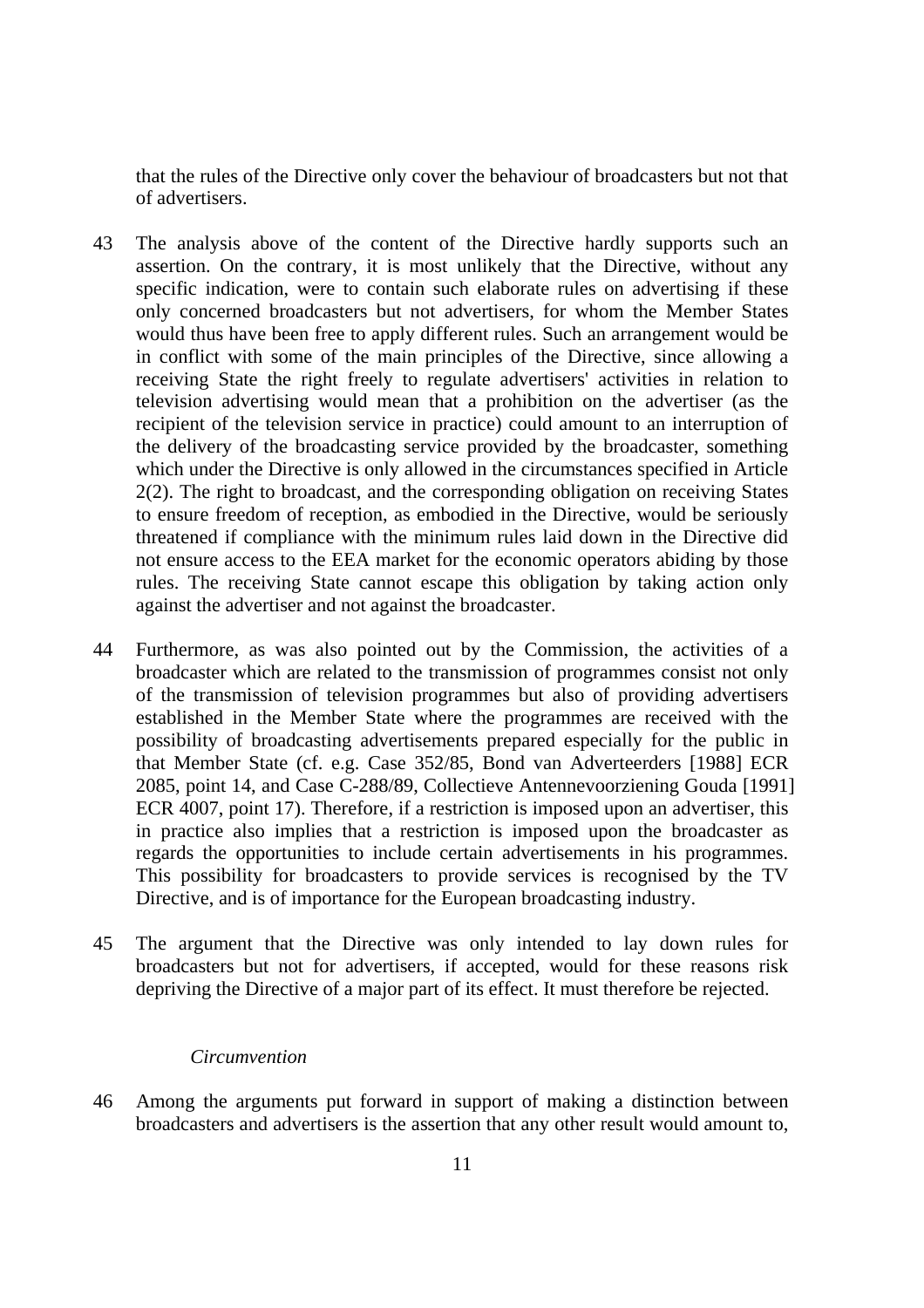or have the same effect as, circumvention of the rules in the case before the Court. While no assertion has been made that the broadcaster, *i.e.* the one who provided the services in question, acted in the present case in circumvention of the provisions of the Directive, it has been alleged that the advertisers, *i.e.* the recipients of those services, by advertising on TV 3 have acted in a way which is tantamount to a circumvention of the rules applicable to television broadcasters under Norwegian jurisdiction.

- 47 That argument cannot be accepted.
- 48 The provisions of a Directive integrated in the EEA Agreement, which is aimed at achieving freedom to provide television broadcasting services emanating from and intended for reception within the EEA and, in particular, intended for reception in another EEA State, may have as a consequence that advertisers avail themselves of the services of television broadcasters acting under a jurisdiction which submit them to the provisions of the Directive instead of procuring such services from broadcasters operating under a national jurisdiction with stricter rules. In this case Norwegian law contains a general prohibition which goes further than the rules of the United Kingdom, which, however, in their turn are also stricter than those of the Directive. Looked upon from a national perspective, this result might well be viewed as circumvention of national law. Seen in an EEA context it is, however, a logical and necessary consequence of the main principles of the Directive, *i.e.* the freedom to provide television broadcasting services, the coordination of national rules and administrative action as well as the transmitting State principle (see paragraphs 22 to 24 above).
- 49 It follows from the transmitting State principle, the corollary to which is the limitation on the possibility of restricting reception of transmissions, combined with the agreed level of protection of minors set by the Directive, that transfrontier transmissions fulfilling the criteria of the Directive must not be impeded. Action, based on different rules enacted by a receiving State, taken against an advertisement that fulfils the criteria of the transmitting State, and also those of the Directive, is therefore contrary to the regime established by the Directive.
- 50 The Court thus finds that the provisions on advertising in the Directive are intended to coordinate the rules on advertising without intending to make a distinction between different types of economic operators, such as broadcasters and advertisers, involved in these activities.

*Advertising directed specifically at the receiving State only*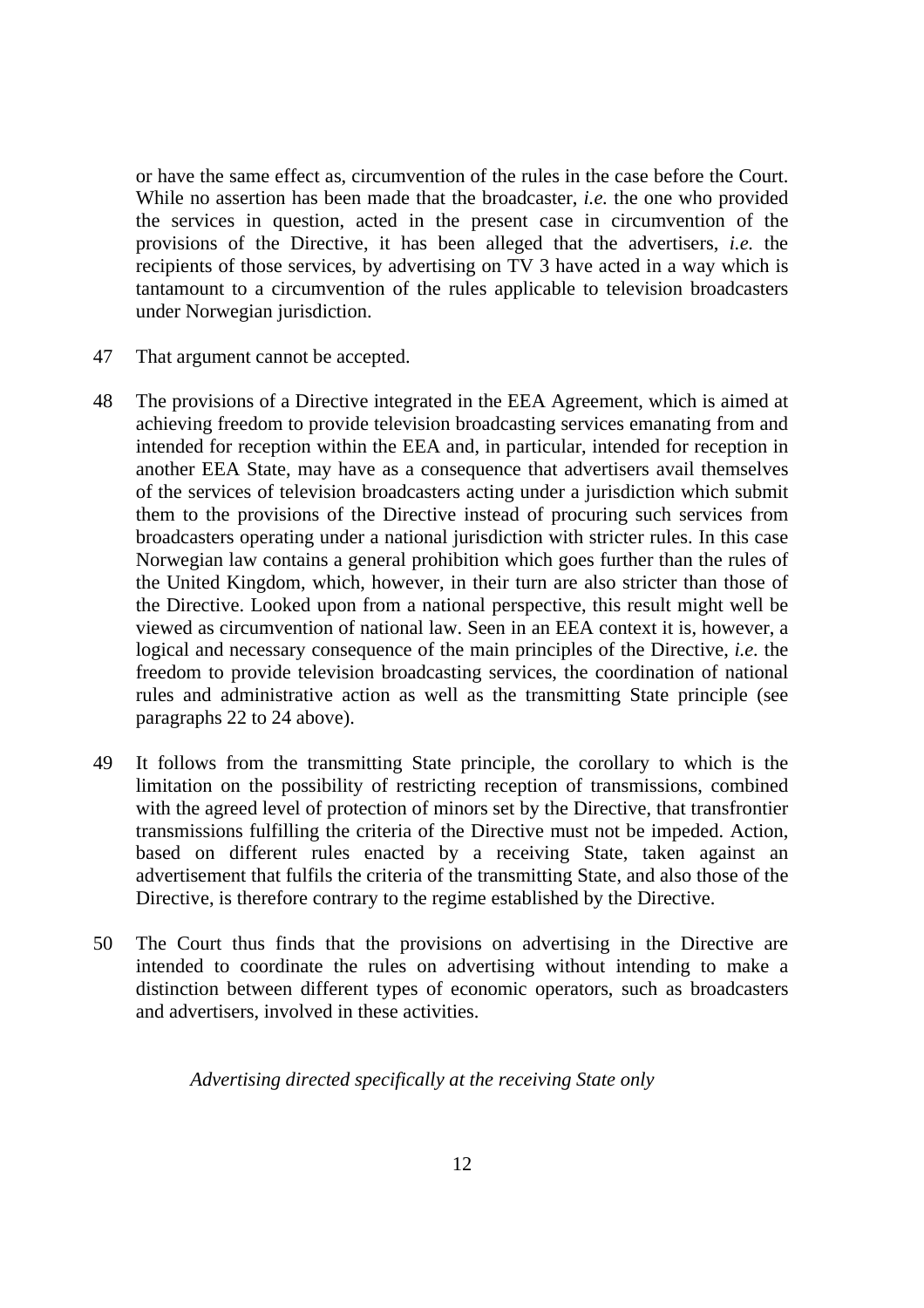- 51 Finally, it was asserted that advertisements in television broadcasts which are specifically aimed and directed at the receiving State only (so-called directed advertising) does not fall within the scope of the Directive.
- 52 Unlike the 1989 European Convention on Transfrontier Television, which to a great extent served as a model for the Directive, the latter does not contain any exemption for advertising directed specifically at a single party (cf. Article 16(1) of the Convention). Taking into account both the scope of the Directive (see for instance, the fourteenth and fifteenth recitals of the preamble) and Article 16(2) of the Convention, according to which the exemption in Article 16(1) does not apply where the Contracting Parties concerned have concluded bilateral or multilateral agreements in the area, the Court must conclude that advertising specifically aimed and directed at the receiving State only was not exempted from the scope of the fields coordinated by the Directive.
- 53 It must thus be concluded that advertising directed specifically at the receiving State only falls within the scope of the Directive.

# *Directive 84/450/EEC*

- 54 Apart from the above conclusions regarding television advertising aimed at children, account must also be given to the seventeenth recital in the preamble to Directive 89/552/EEC, according to which the Directive, "being confined specifically to television broadcasting rules, is without prejudice to existing or future Community acts of harmonization, in particular to satisfy mandatory requirements concerning the protection of consumers and the fairness of commercial transactions and competition".
- 55 This clearly refers, *inter alia*, to Council Directive 84/450/EEC of 10 September 1984 relating to the approximation of the laws, regulations and administrative provisions of the Member States concerning misleading advertising, which Directive is also part of the EEA Agreement (Annex XIX). According to that Directive it is in the interest of the public in general, as well as that of consumers and all those who, in competition with one another, carry on a trade, business, craft or profession, in the common market, to harmonize national provisions against misleading advertising (the sixth recital in the preamble). For this purpose minimum and objective criteria for determining whether advertising is misleading should be established (the seventh recital). Article 2 contains definitions of the term misleading advertising, and further elements for the determination of whether advertising is misleading are contained in Article 3 of the Directive.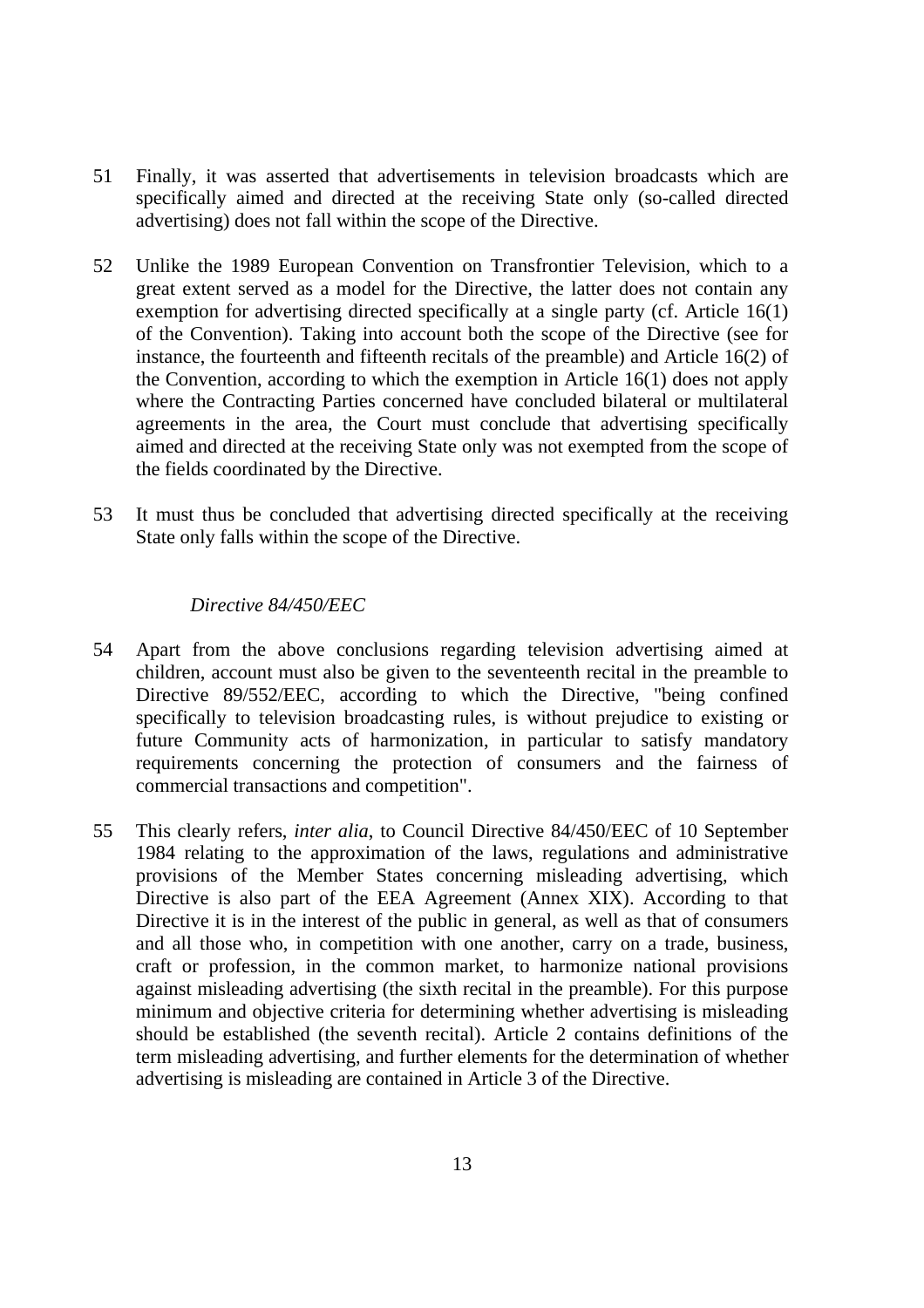- 56 From this it must follow that Directive 89/552/EEC was not intended to preclude a State from taking action under Directive 84/450/EEC with regard to an advertisement that must be considered to be misleading under the terms of the latter Directive. In cases of transfrontier broadcasting a receiving State might also be better placed to assess whether a TV advertisement directed to an audience in that country may be misleading or not. It was not asserted that the advertisements in the present case were misleading. The Court nevertheless notes that, in considering whether an advertisement is misleading or not, higher standards would normally apply if the advertisement is specifically targeting children. *Conclusion*
- 57 The answer to the first question raised by the Markedsrådet must therefore be that Articles 2(2) and 16 of Directive 89/552/EEC, as integrated into the EEA Agreement, must be interpreted as precluding a prohibition imposed on an advertiser, whereby he is prevented from showing an advertisement contained in a television programme of a broadcaster established in another EEA State, if this arises as a consequence of a general prohibition, laid down in national law, of advertisements which specifically target children.
- 58 However, in this connection the Court notes again that Directive 89/552/EEC was not intended as precluding a State from taking action under Directive 84/450/EEC with regard to an advertisement that must be considered to be misleading under the terms of the latter Directive.

# *The second and third questions*

59 In those circumstances it is not necessary to answer the other questions referred from the Markedsrådet.

 *Costs* 

60 The costs incurred by the Norwegian, Swedish and Greek Governments, the EFTA Surveillance Authority and the Commission of the European Communities, which have submitted observations to the Court, are not recoverable. Since these proceedings are, for the parties to the main proceedings, a step in the proceedings pending before the national court, the decision on costs is a matter for that court.